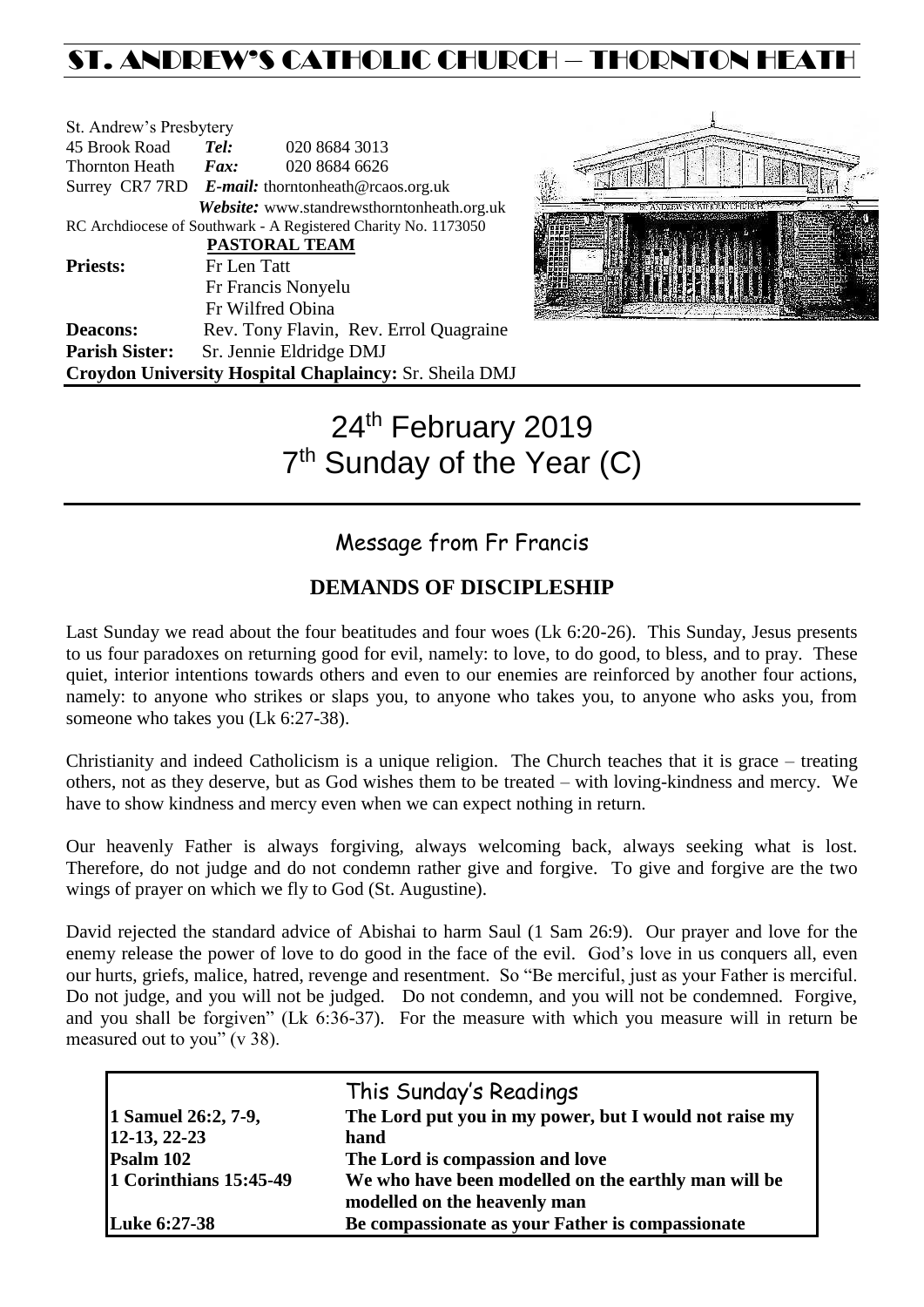# Diary for the Week

| Sunday 24 <sup>th</sup> February    |                        | 6.00pm (Saturday) First Mass of Sunday | Lyra & James Lissenburg & Family RIP |
|-------------------------------------|------------------------|----------------------------------------|--------------------------------------|
| $7th$ Sunday of the Year            |                        |                                        |                                      |
|                                     | 9.30am                 | Mass                                   | Dorothy Gomes RIP                    |
|                                     | 11.30am                | Mass                                   | Rose Freeman RIP (Anniv)             |
|                                     | 4.00pm                 | <b>Confirmation Session 2</b>          |                                      |
|                                     | 5.00pm                 | <b>Rosary</b>                          |                                      |
|                                     | $5.15 - 5.45$ pm       | <b>Exposition and Benediction</b>      |                                      |
|                                     | 6.00 <sub>pm</sub>     | <b>Mass</b>                            | Parishioners                         |
|                                     | $7.00 - 9.00$ pm       | <b>Charismatic Prayer Group</b>        |                                      |
| Monday 25 <sup>th</sup> February    | 7.30am                 | Mass                                   | Special Intention of C.C.            |
| Feria                               | 10.00am                | Mass                                   | Patrick Golden (Jnr) RIP (Anniv)     |
| Si 1:1-10                           | $5.45 - 7.15$ pm       | <b>Beavers (hall)</b>                  |                                      |
| Mk 9:14-29                          | $7.00 - 8.00$ pm       | <b>Exposition and Adoration</b>        |                                      |
|                                     | $7.00 - 8.00$ pm       | <b>Parish Surgery</b>                  |                                      |
|                                     | $7.30 - 9.00$ pm       | Scouts (hall)                          |                                      |
| Tuesday 26 <sup>th</sup> February   | 7.30am                 | Mass                                   | Bartholomew Ramos RIP (Anniv)        |
| Feria                               | 10.00am                | Mass                                   | Elizabeth Salapare RIP               |
| $Si 2:1-11$                         | $6.30 - 7.30$ pm       | R.C.I.C. (hall)                        |                                      |
| Mk 9:30-37                          | 7.45pm                 | R.C.I.A. (hall)                        |                                      |
| Wednesday 27 <sup>th</sup> February | 7.30am                 | Mass                                   | Lawrence & Antonette D'Souza RIP     |
| Feria                               | 10.00am                | Mass                                   | Private Intention                    |
| Si 4:11-19                          | 2.00 <sub>pm</sub>     | <b>Active Retirement Group</b>         |                                      |
| Mk 9:38-40                          | 6.00pm                 | <b>Lectio Divina Group (hall)</b>      |                                      |
|                                     | 7.30pm                 | <b>Legion of Mary (hall)</b>           |                                      |
| Thursday 28 <sup>th</sup> February  | 7.30am                 | Mass                                   | In Honour of Our Lady of Africa      |
| Feria                               | 10.00am                | Mass                                   | <b>Canon Francis Moran RIP</b>       |
| $Si 5:1-8$ , $Mk 9:41-50$           | $7.00 - 8.30$ pm       | <b>Cubs (St James the Great)</b>       |                                      |
| Friday 1st March                    | 7.30am                 | <b>Mass</b>                            | Krystyna Korsak RIP                  |
| St David                            | 10.00am                | <b>Mass followed by Exposition</b>     | Special Intention                    |
| <b>First Friday</b>                 |                        | of the Blessed Sacrament/              |                                      |
| Si 6:5-17, Mk 10:1-12               |                        | <b>Benediction</b>                     |                                      |
|                                     | <b>6.30pm</b>          | <b>Syro Malabar Mass</b>               |                                      |
| Saturday 2 <sup>nd</sup> March      | 9.30am                 | <b>Mass</b>                            | <b>Holy Souls</b>                    |
| Feria                               | $9.50 - 11.15$ am      | <b>First Holy Communion</b>            |                                      |
| Si 17:1-15                          | $10.00 - 10.30$ am     | <b>Confessions</b>                     |                                      |
| Mk 10:13-16                         | $5.00 - 5.30$ pm       | <b>Confessions</b>                     |                                      |
|                                     | 6.00 <sub>pm</sub>     | First Mass of Sunday                   | Glenda McGrath RIP                   |
| Sunday 3 <sup>rd</sup> March        | 9.30am                 | <b>Mass</b>                            | <b>Eileen Tatt RIP</b>               |
| 8 <sup>th</sup> Sunday of the Year  | 11.30am                | <b>Mass</b>                            | Parishioners                         |
|                                     | 4.00 <sub>pm</sub>     | <b>Confirmation Session 3</b>          |                                      |
|                                     | 5.00pm                 | <b>Rosary</b>                          |                                      |
|                                     | $5.15 - 5.45$ pm       | <b>Exposition and Benediction</b>      |                                      |
|                                     | 6.00 <sub>pm</sub>     | <b>Mass</b>                            | Ruby D'Souza RIP (Anniv)             |
|                                     | 7.00pm                 | <b>Liturgy Meeting</b>                 |                                      |
|                                     | $7.00 - 9.00$ pm       | <b>Charismatic Prayer Group</b>        |                                      |
|                                     |                        |                                        |                                      |
|                                     |                        |                                        |                                      |
|                                     | Collection Last Sunday | Money Matters                          | f17/1312                             |

|                           |                                             | Money Matters                 |                           |  |
|---------------------------|---------------------------------------------|-------------------------------|---------------------------|--|
|                           |                                             | <b>Collection Last Sunday</b> | £1,243.13                 |  |
| Payment by Standing Order |                                             | £ $761.00$                    |                           |  |
| Total offertory           |                                             | £2,004.13                     |                           |  |
|                           | <b>Collection for Racial Justice Sunday</b> |                               | £ $502.86$                |  |
|                           |                                             | Thank you for your generosity |                           |  |
| Altar Servers             |                                             |                               | Church Cleaners           |  |
| This week                 | Team 2                                      |                               | This week St Jude's Group |  |
| Next week Team 3          |                                             |                               | Next week Judie's Crew    |  |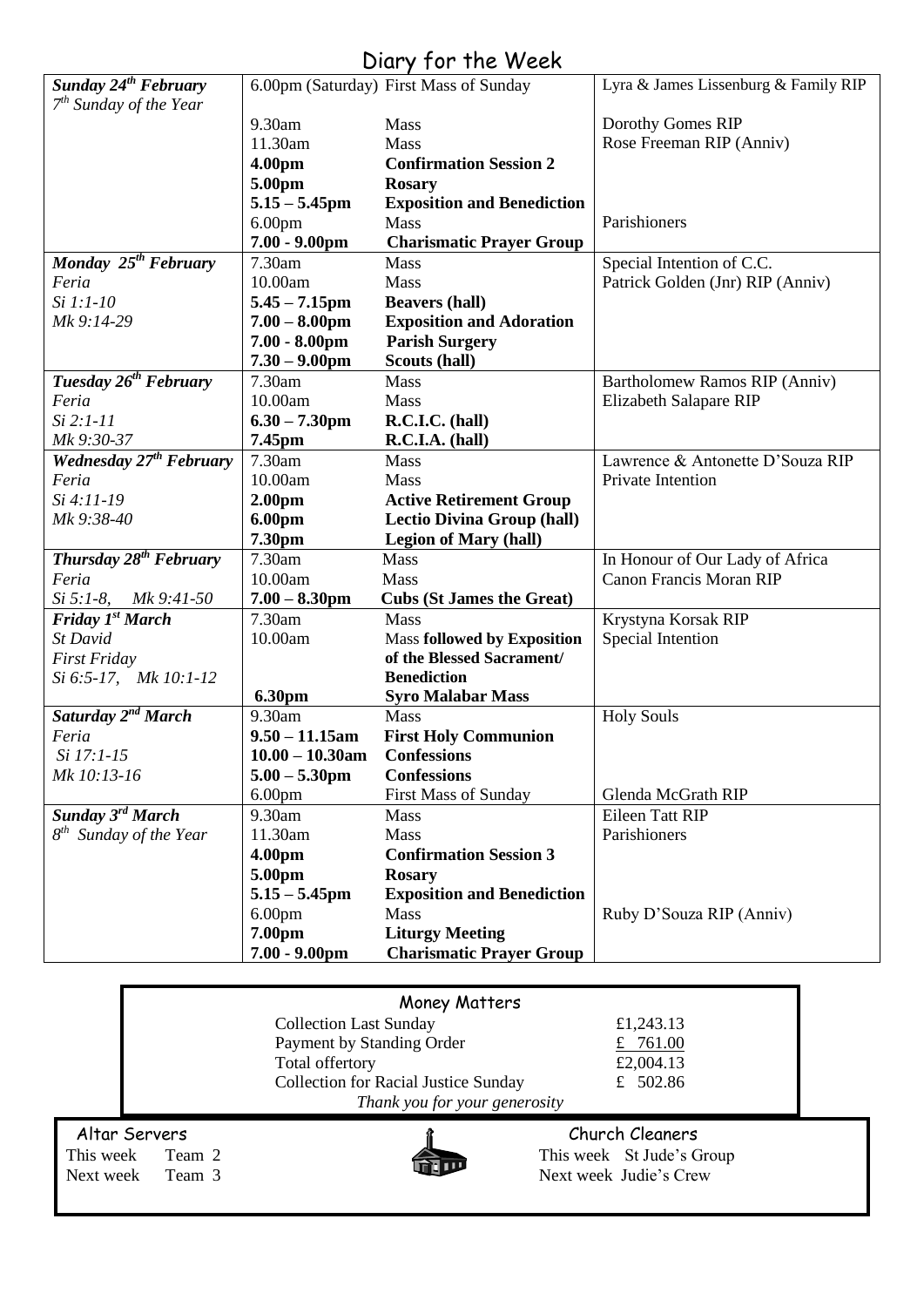### St. Andrew's Parish Notices

#### **CANON FRANCIS MORAN RIP**

Thank you to everyone who attended Canon Francis' funeral at St George's Cathedral. It was a moving service and was very well attended including many from St Andrew's parish. We have passed on our Book of Condolence to the family of Canon Francis, thank you to everyone who wrote a message. Canon Francis' family would like to thank everyone for their kind cards and messages.

#### **NIGERIAN CATHOLIC COMMUNITY**

The group are meeting for their next General Meeting today 24<sup>th</sup> February following the 11.30am Mass in the hall.

#### **SAMM (ST ANDREW'S MUMS MARKET) ON SATURDAY MARCH 2ND**

On Saturday March  $2<sup>nd</sup>$ , from 1.00 to 4.00pm, we will be having our first St Andrews Mums Market (SAMM) in the Church hall. Several mums from the parish will be selling a variety of children's goods like clothing, shoes, toys and pushchairs. There will also be other items for sale e.g. men and women clothing, bric-a-brac and other household items. ALL money made on the day will go towards the Church 50 For 50 fund. There will also be hot food and tea, coffee and cakes for sale. Please come along to support the event. If you would like to take part and have a free table to sell your unwanted goods, please text Bernadette on 07729322571. There are a couple of tables available. Thank you.

#### **"FLAME" 2019 TICKETS**

The Southwark Catholic Youth Service have helped with the organisation of the annual "FLAME" day at Wembley Arena on 2<sup>nd</sup> March. This is a day for our young adults to enjoy this amazing celebration of Catholic faith, in a vibrant atmosphere, full of joy, with content presented in a way which resonates for young people. Flame is ideal for young people aged 14+ and people from every Diocese in the country will be represented. We have 20 tickets and hope as many of our young adults as possible can come along. There is no charge but you will have to pay for your train fare and one of our Youth Leaders, Marine Anton and Fr Wilfred will accompany the group. Please can you sign the sign-up sheet on the table just outside of the Priests Sacristy to indicate your interest. The tickets will be on a first come basis. Contact [info@scys.org.uk](mailto:info@scys.org.uk?subject=FLAME%202019) or go to [www.cymfed.org.uk/flame 2019](https://rcsouthwark.us11.list-manage.com/track/click?u=a40ab1a35eac7236d856fe882&id=3967eeb619&e=8fd233ba89) for further info. Please see the poster in the porch for more details. *We still have many tickets available so please sign the sheet this weekend so we know who will be coming.*

#### **EXPOSITION AND ADORATION**

This Monday between 7.00 and 8.00pm, we have Exposition and an hour of silent prayer. This happens every 4<sup>th</sup> Monday of the month and is an opportunity to come in and spend some time in the presence of Our Lord. There are no organised prayers and people are free to come and go as they wish. It ends with a simple Benediction just before 8.00pm.

#### **FIRST FRIDAY**

This coming Friday is First Friday and there will be Exposition of the Blessed Sacrament after the end of the 10am Mass until Benediction at 12.30pm. All welcome.

#### **UNITE AGAINST RACISM AND FASCISM**

All welcome to the Local Public Meeting Hosted by Stand Up to Racism on Tuesday 26<sup>th</sup> February at 7pm at the Methodist Church Hall, Parchmore Road. Together we can 'turn the tide', please go along to give your support.